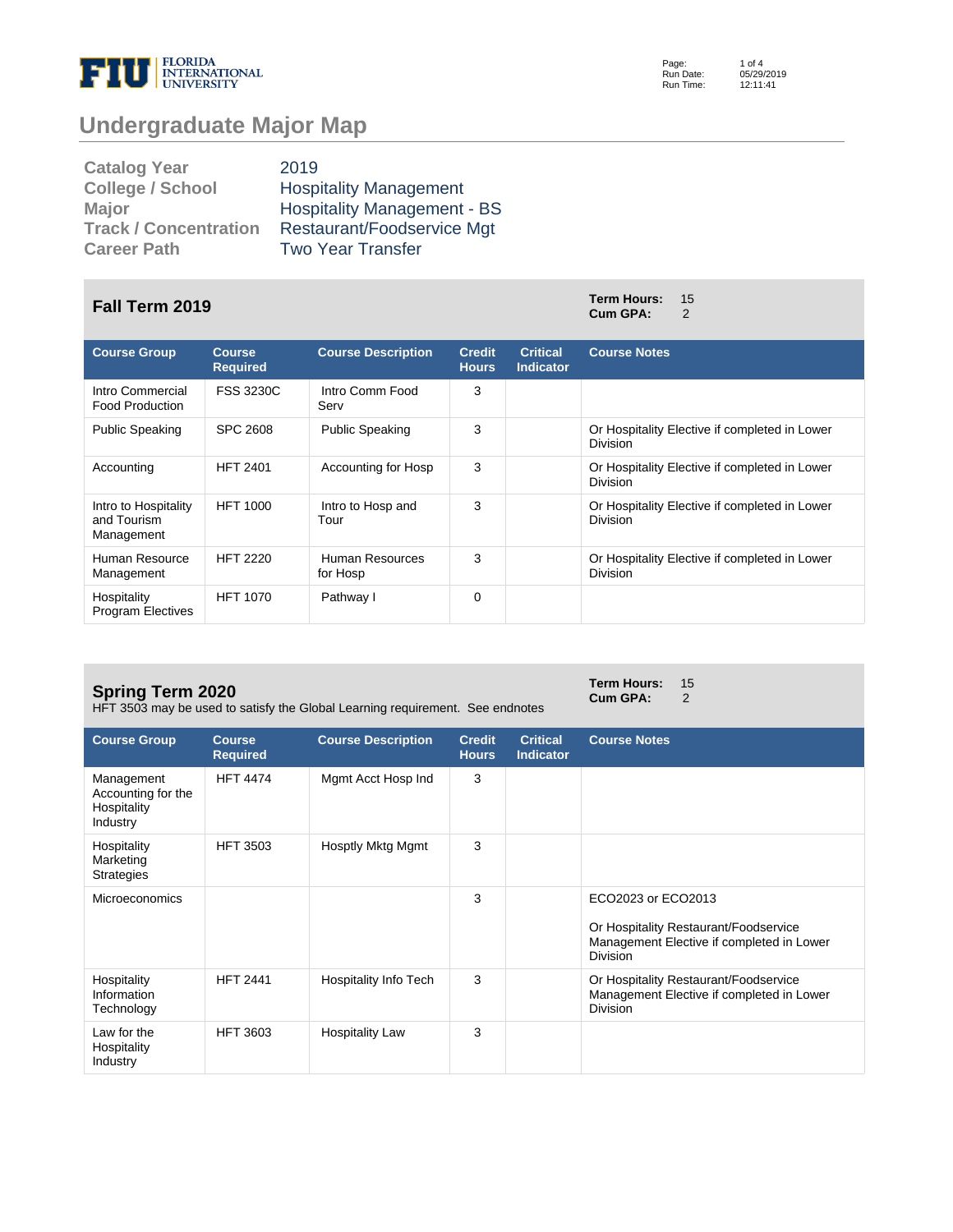

#### **Summer Term 2020** Use this semester to catch up on coursework if necessary.

| <b>Course Group</b>                    | <b>Course</b><br><b>Required</b> | <b>Course Description</b> | <b>Credit</b><br><b>Hours</b> | <b>Critical</b><br><b>Indicator</b> | <b>Course Notes</b> |
|----------------------------------------|----------------------------------|---------------------------|-------------------------------|-------------------------------------|---------------------|
| Law for the<br>Hospitality<br>Industry | <b>HFT 3603</b>                  | <b>Hospitality Law</b>    | 3                             |                                     |                     |
| Advanced<br>Internship                 | <b>HFT 4945</b>                  | Adv Intern Hsptly         | 0                             |                                     |                     |

## **Fall Term 2020 Term Hours:** <sup>12</sup>

| <b>Course Group</b>                                                 | <b>Course</b><br><b>Required</b> | <b>Course Description</b> | <b>Credit</b><br><b>Hours</b> | <b>Critical</b><br><b>Indicator</b> | <b>Course Notes</b> |
|---------------------------------------------------------------------|----------------------------------|---------------------------|-------------------------------|-------------------------------------|---------------------|
| <b>Financial Analysis</b><br>in the Hospitality<br>Industry         | <b>HFT 4464</b>                  | Fin Anal Hosp Indust      | 3                             |                                     |                     |
| Restaurant<br>Management                                            | <b>HFT 3263</b>                  | <b>Restaurant Mgmt</b>    | 3                             |                                     |                     |
| Restaurant/Foods<br>ervice<br>Management<br><b>Required Courses</b> | <b>FSS 4106</b>                  | Purchasing/Menu<br>Plan   | 3                             |                                     |                     |
| Restaurant/Foods<br>ervice<br>Management<br><b>Required Courses</b> | <b>HFT 4809</b>                  | Mgmt Fdserv Indust        | 3                             |                                     |                     |

### **Spring Term 2021**

Required Courses

HFT 4323 may be used to satisfy the Global Learning requirement. See endnotes

#### **Term Hours:** 15 **Cum GPA:** 2

**Course Group Course Required Course Description Credit Hours Critical Indicator Course Notes** Hospitality **Facilities** Management HFT 4323 Hosp Facil Environ System 3 Senior Seminar HFT 4294 Sr. Sem. Hosp. Mgmt. 3 Hospitality Analytics and Revenue Management HFT 4413 Hosp Analytics & Rev Mgt 3 Restaurant/Foods ervice Management Required Courses HFT 4812 Food Svc Sys Dev 3 Restaurant/Foods ervice Management HFT 4853 Foodservice Trends 3

**Term Hours:** 3

**Cum GPA:**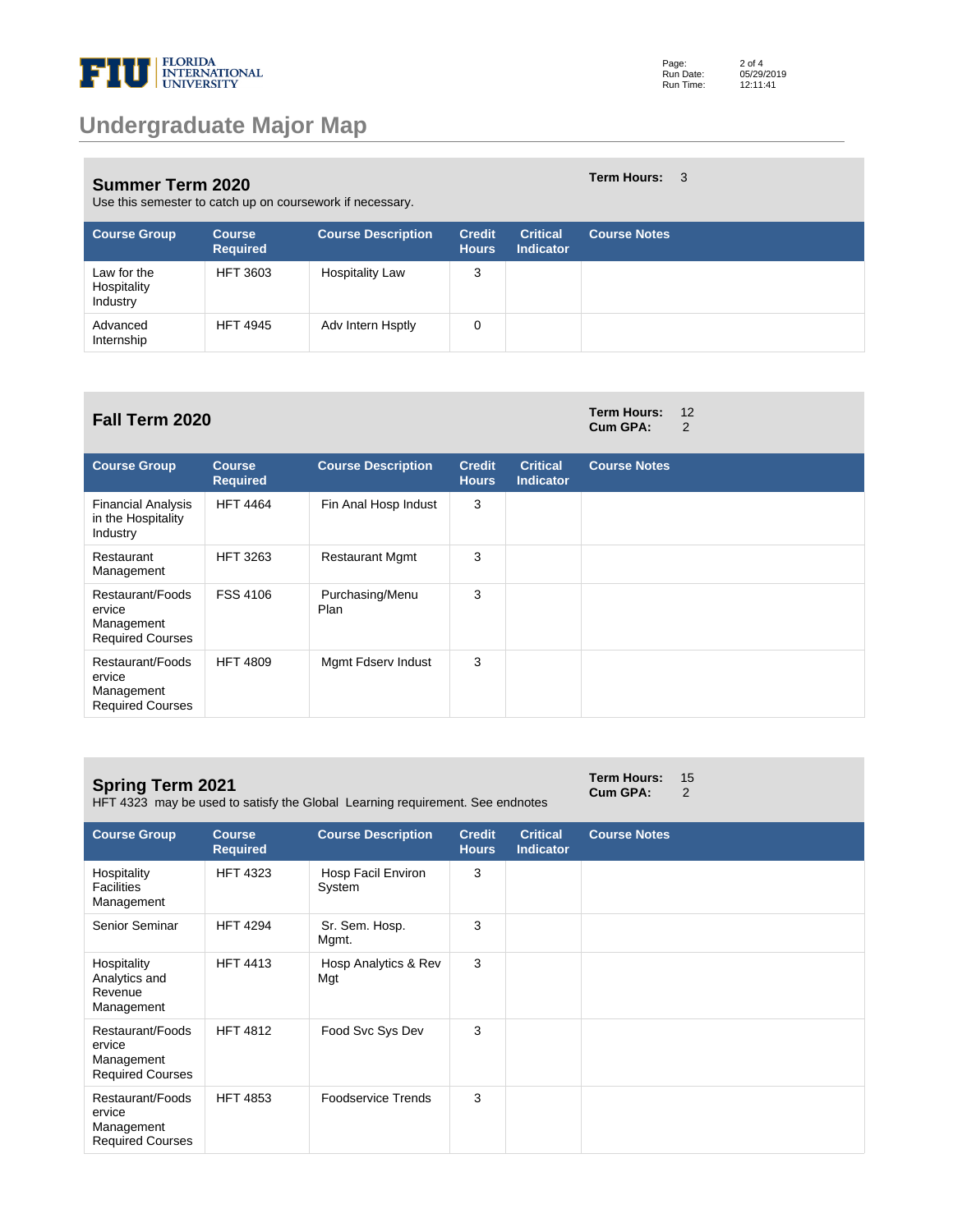

## **Undergraduate Major Map**

Page: Run Date: Run Time: 3 of 4 05/29/2019 12:11:41

**Summer Term 2021**

Use this Semester to catch up on coursework if necessary.

Hospitality Industry Experience

### **General Requirements**

\*Critical Indicator is the minimum grade indicated in specific courses to demonstrate proficiency and progress in major. Earning less than the minimum grade is a trigger for a conversation with advisor.\* 

Transfer students are assumed to have completed an Associates of Arts Degree from a Florida Public Institution or completed 60 credits and the University Core Curriculum Requirements. 

In addition, the following courses are required of incoming transfer students: 

Global Learning Requirement for Transfers: Transfers entering FIU Fall 2011 or later are required to take two Global Learning courses. 

Those who meet University Core Curriculum Requirements prior to entering FIU 

-Two Global Learning Discipline Specific Courses (One of the two may be a Global Learning Foundation Course chosen in consultation with your advisor) 

Those who do not meet University Core Curriculum Requirements prior to entering FIU -One Global Learning Foundation Course (from the University Core Curriculum) -One Global Learning Discipline Specific Course 

Transfer courses may not be used to meet the FIU Global Learning Requirement. For a list of Global learning courses: http://goglobal.fiu.edu 

School of Hospitality and Tourism Management Selected Major Requirements: 

Industry Experience Requirement: 1300 hours - A total of 1300 documented hours of hospitality/ tourism related practical training work experience is required. This includes 300 hours in HFT 4945 Advanced Internship. A minimum of 800 hours must be completed while enrolled in the degree program at FIU. The Advanced Internship must be track-related and approved by an advisor. Work experience documentation is required. Students with extensive industry management experience may apply for a waiver of the 1000 hour work experience and Advanced Internship. 

Hospitality Management offers 6 majors and the option of a general Hospitality major. If one of the 6 majors is chosen, 4 specific major courses are required and 2 major related electives. If the general hospitality option is chosen, the electives may be chosen from any of the courses offered in our program. Students who do not take any of the 6 lower division prerequisites prior to transferring into FIU with 60 credits, will need to take 6 additional credits of major electives if a major is selected.

The 6 majors are:

Beverage Management Culinary Management Hotel/Lodging Management